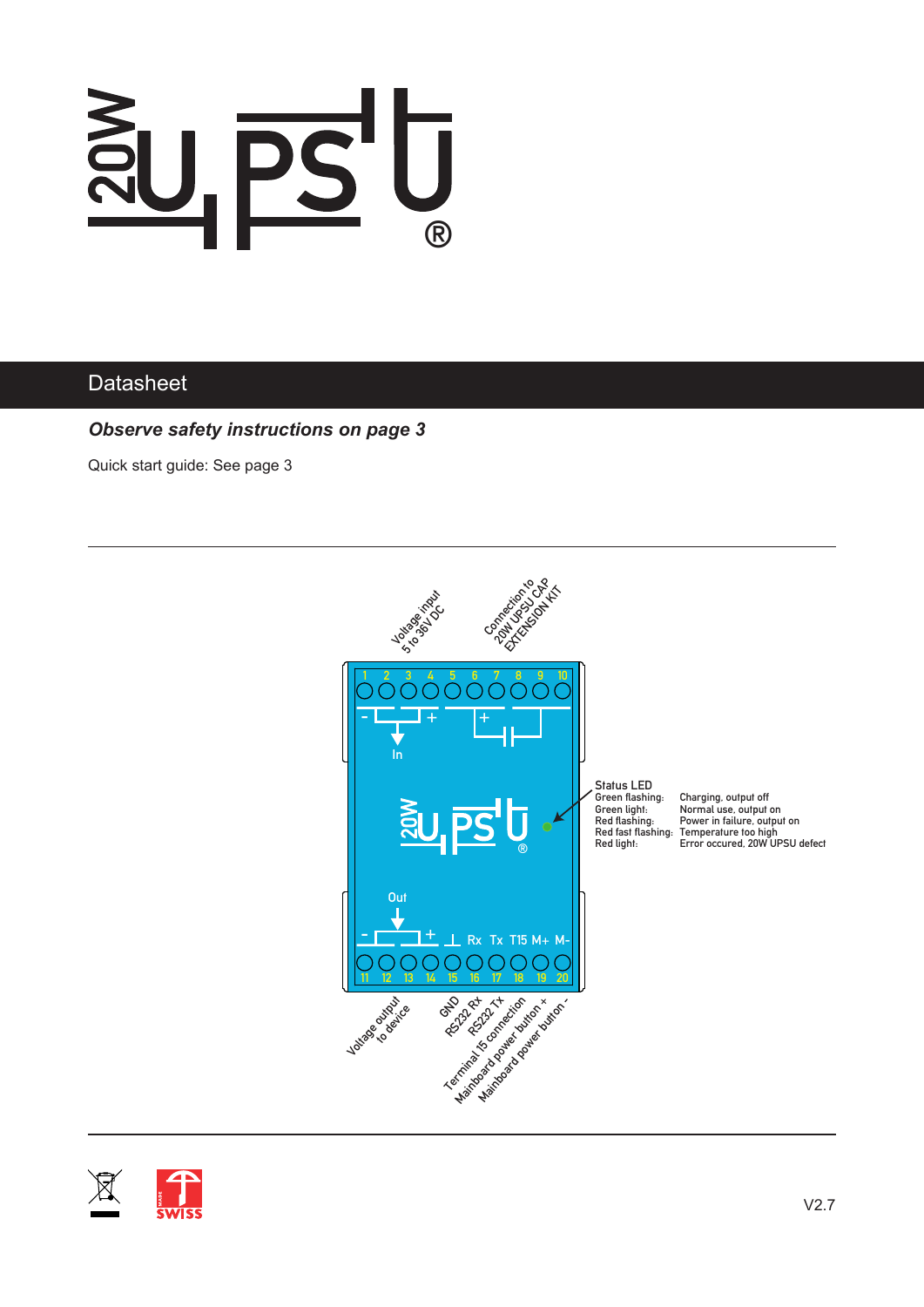#### 20W UPSU features

- ► UPS with Supercapacitors / Ultracapacitors
- ► Maintenance-free
- ► Extended operating temperature range
- ► Patented online UPS (VFI UPS)
- ► 5V to 36V DC input
- ► 5V to 24V DC output (configurable)
- ► Output voltage can be higher, equal or lower than input voltage
- $\triangleright$  DIN Case, 55 mm (width) x 75 mm x 109,5 mm
- $\triangleright$  > 25 secoonds running time with max load (20W)
- $\blacktriangleright$  Fully charged in < 2 minutes
- ► Increased capacity possible with 20W UPSU CAP EXTENSION KIT
- ► Auto-Power-On and Auto-Shut-Down function for computers, cummunication over RS-232, terminal 15 or mainboard power button connection
- ► Free configuration software
- ► Automatic capacitor charge power regulation
- ► Configurable min. input voltage to Auto-Shut-Down ► Configurable waiting time to trigger shut-down
- in the event of power failure
- ► Hold-up mode for no-computer applications (like PLCs)

#### Applications

- ► Industrial computers (IPC)
- ► PLC (SPS)
- ► Embedded systems
- ► Slot machines and vending machines
- ► Car PCs
- ► Automation systems
- ► ...

#### Block diagramm

## **Description**

20W UPSU is a maintenance-free small UPS with 20W output for industrial, medical, vehicle and other solutions. Based on it's reduced capacity it's low cost, but can even be extended by one or more 20W UPSU CAP EXTENSION KIT. It has wide input and output voltage range, while the output voltage is configurable by a software. The device (e.g. computer) can communicate to switch on and shut down without software: Over the mainboard power button or by terminal contact 15, which many embedded computers support. Over RS-232, the device is configurable and provides status informations like voltages, power input failures startup and shut-down information.



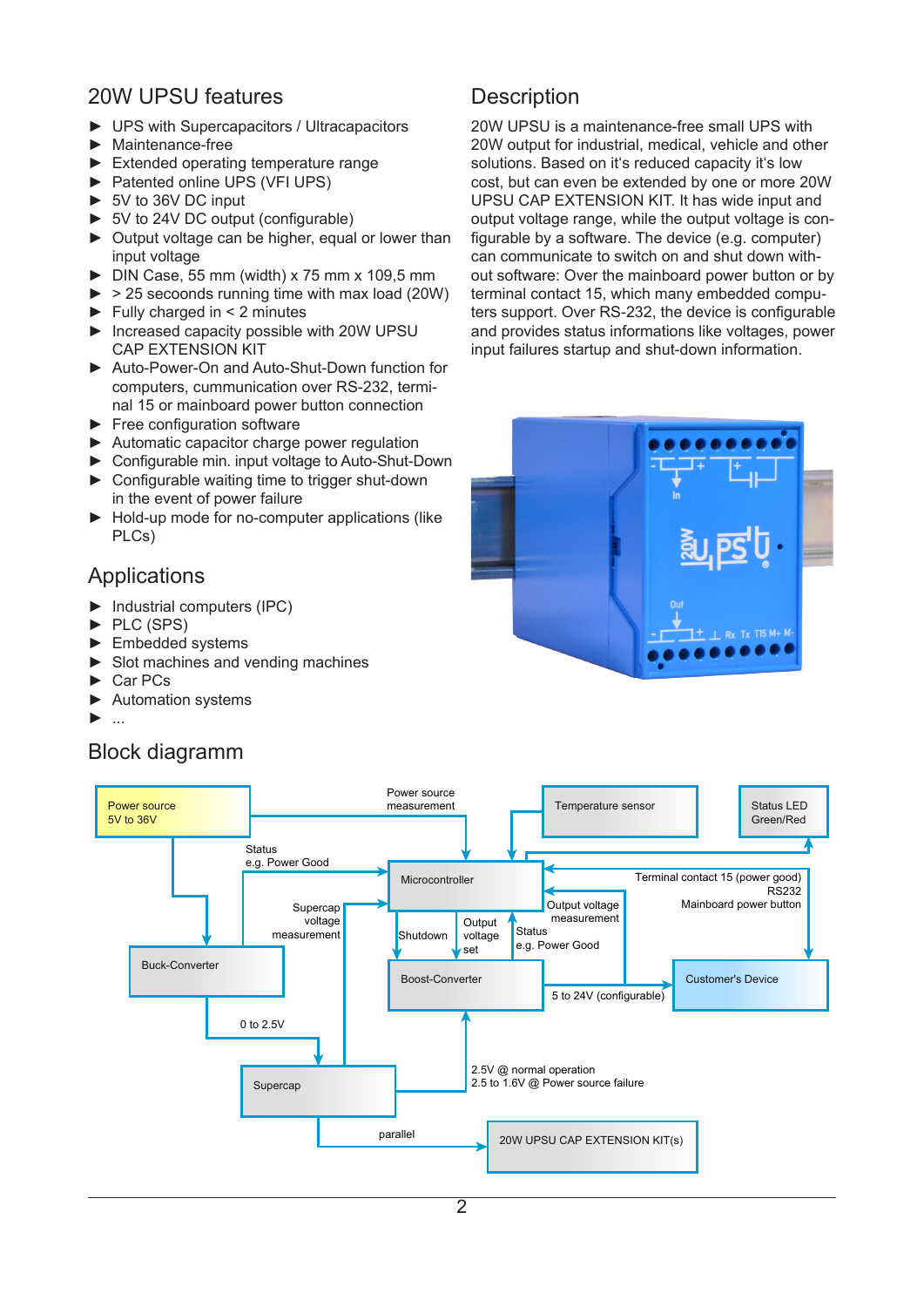## Safety instructions

**The manufacturer declines any liability for damage to humans and machines. In particular, damage arising from the non-observance of the following safety regulations!**

**All work on the device must be carried out only by qualified and trained personnel!**

Keep conductive parts away from the 20W UPSU, risk of short circuit!

If the device has visible defects or status LED lights red, disconnect the 20W UPSU and return it to manufacturer for repair.

#### Fuse, reverse polarity protection

The 20W UPSU has a suppressor diode and a 10A fuse at its voltage input.

It has no reverse polarity protection. Reverse polarity or short circuit can irreparably destroy the 20W UPSU.

The 20W UPSU CAP EXTENSION KIT has NO fuse in the cable, so it's important to connect it as seen in the instructions above, "Putting the 20W UPSU CAP EXTENSION KIT into operation".

#### Putting the 20W UPSU CAP EXTEN-SION KIT into operation

- ► If you already have powered the 20W UPSU once before: Remove input voltage and wait 370h. Or connect a 22 R >0.15W resistor bet ween pin 6 and 9 and wait 2h. ATTENTION: Use a >0.15W resistor and hold it away from conductive parts and skin, combustion danger!)
- ► Measure the voltage between pin 6 and 9, it should be <0.1V, before you can connect the 20W UPSU CAP EXNTENSION KIT
- ► Connect the 20W UPSU CAP EXTENSION KIT pin by pin to pins 5,6,7,8,9,10 of 20W UPSU (best case). Otherwise you can connect it with only two cables.
- ► Select appropriate cables to connect 20W UPSU CAP EXTENSION KIT. The current between 20W UPSU and CAP EXTENSION KIT/s is up to 10A.
- ► You can connect **up to three 20W UPSU CAP EXTENSION KITS** to 20W UPSU.

20W UPSU and 20W UPSU CAP EXTENSION KIT:



#### Quick start guide

- ► Default voltage output is set to 5V
- ► Minimal connections: Voltage input, voltage output
- ► If your device needs **no** controlled shutdown or startup (e.g. your device is a PLC/SPS), you can set 20W UPSU into hold-up mode
- ► Default configuration parameters are usable for most applications.
- ► You can configure 20W UPSU with the configuration software, downloadable on 20w-upsu.com.
- ► The configuration software has tooltips on all elements with important informations for quick start, even to connect 20W UPSU by RS232

#### The configuration software:

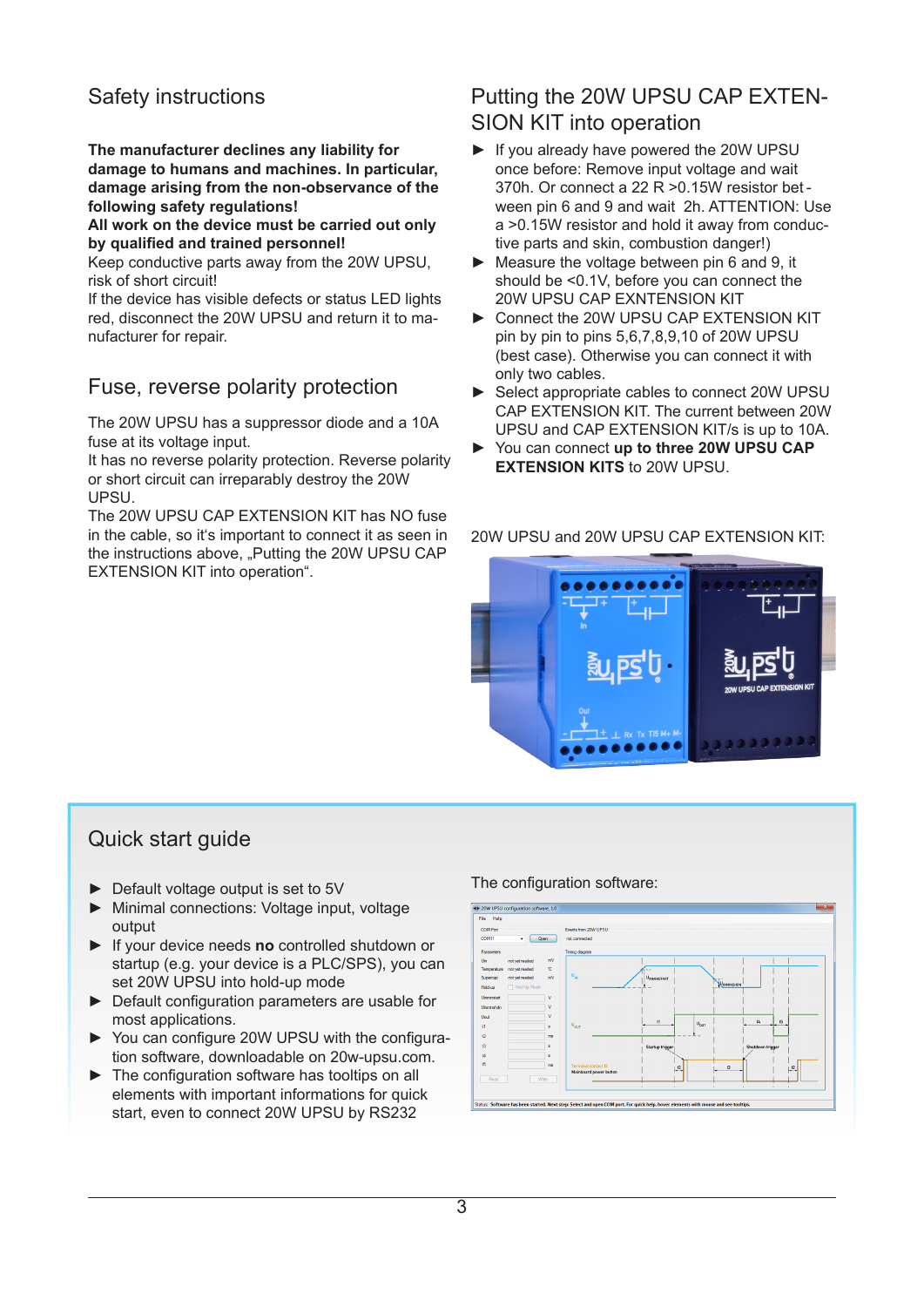## Connectors and status LED



| Pin                     | Connection                                                        | Pin | Conr            |
|-------------------------|-------------------------------------------------------------------|-----|-----------------|
| $\mathbf{1}$            | Input -                                                           | 11  | Outp            |
| $\overline{2}$          | Input -, directly connected with pin 1                            | 12  | Outp            |
| $\overline{3}$          | $Input +$                                                         | 13  | Outp            |
| $\overline{\mathbf{4}}$ | Input +, directly connected to pin 3                              | 14  | Outp            |
| 5                       | 20W UPSU CAP EXTENSION KIT +                                      | 15  | <b>GND</b>      |
| 6                       | 20W UPSU CAP EXTENSION KIT +                                      | 16  | RS <sub>2</sub> |
| $\overline{7}$          | 20W UPSU CAP EXTENSION KIT +.                                     | 17  | RS <sub>2</sub> |
|                         | directly connected to pin 5 and 6                                 | 18  | Term            |
| 8                       | 20W UPSU CAP EXTENSION KIT -                                      |     | sam             |
| 9                       | 20W UPSU CAP EXTENSION KIT -                                      |     | with            |
| 10                      | 20W UPSU CAP EXTENSION KIT-,<br>directly connected to pin 8 and 9 | 19  | Main<br>outp    |
|                         |                                                                   | ററ  | $M_{\odot}$     |

| Pin | Connection                                                                                                     |
|-----|----------------------------------------------------------------------------------------------------------------|
| 11  | Output -                                                                                                       |
| 12  | Output -, directly connected to pin 11                                                                         |
| 13  | Output +                                                                                                       |
| 14  | Output +, directly connected to pin 13                                                                         |
| 15  | GND for RS232 and terminal contact 15                                                                          |
| 16  | RS232 Rx                                                                                                       |
| 17  | RS232 Tx                                                                                                       |
| 18  | Terminal contact 15 (fused for 100mA,<br>same voltage as output voltage, protected<br>with freewheeling diode) |
| 19  | Mainboard power button + (open-drain<br>output)                                                                |
| 20  | Mainboard power button - (GND)                                                                                 |

4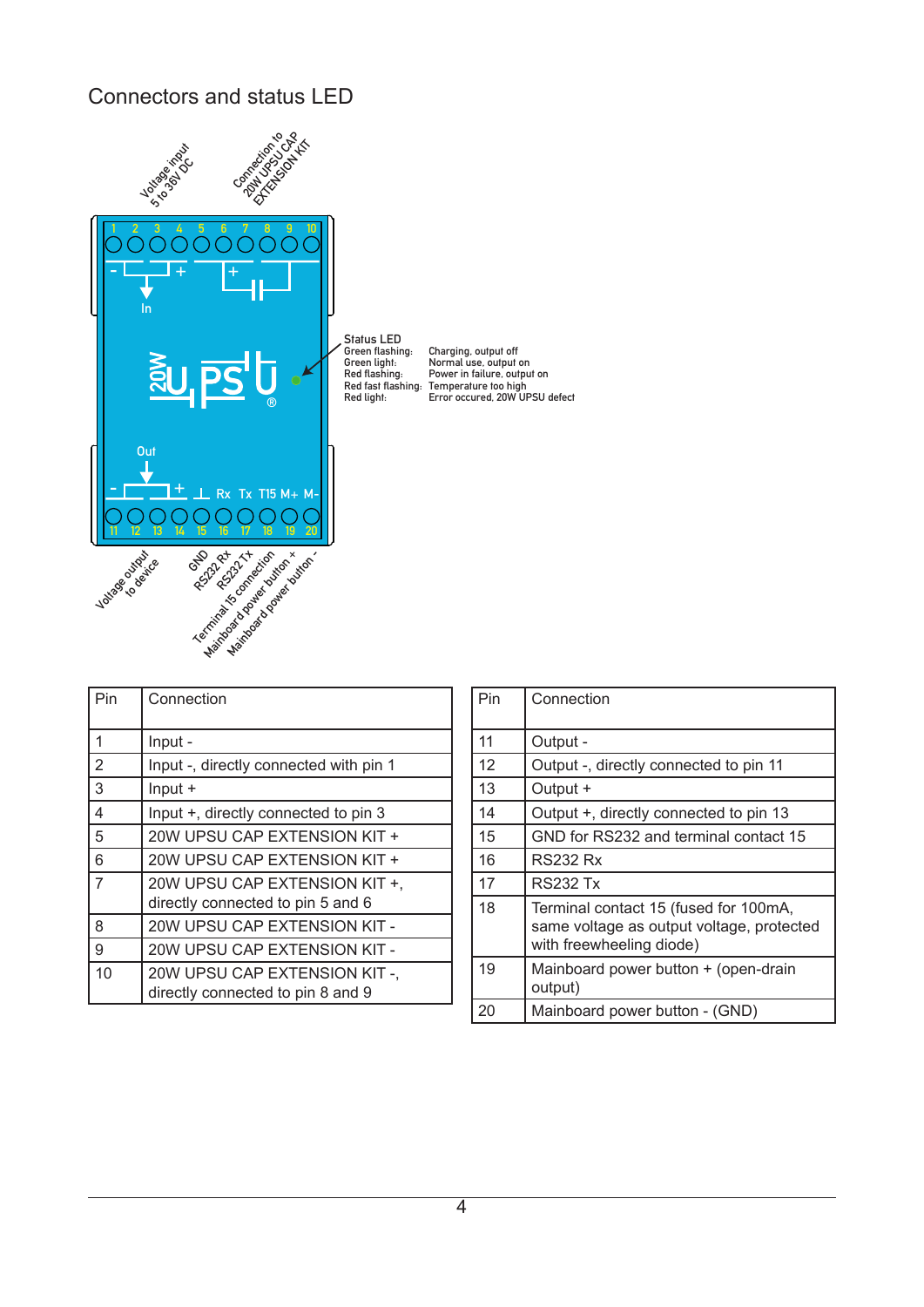#### Running time in the case of power Charging time failure

| Power consumption [W] | Running time [s] |
|-----------------------|------------------|
|                       |                  |
|                       | 520              |
| $\overline{2}$        | 260              |
| 5                     | 105              |
| 10                    | 52               |
| 15                    | 34               |
|                       | 26               |

Running time tolerance: ±20%

Note: Running time increases linearly by attaching one or more 20W UPSU CAP EXTENSION KIT.

Charging times for full charge when the capacitor/s are completely empty.

Without 20W UPSU CAP EXTENSION KIT: < 2 minutes

With 20W UPSU CAP EXTENSION KIT: >= 3 minutes (increases linearly)

Charging time tolerance: ±40%

#### Electrical Specifications / Absolute Maximum Ratings

| Symbol           | Parameter         | Condition                                | Min. | Typ.     | Max. | <b>Units</b> |
|------------------|-------------------|------------------------------------------|------|----------|------|--------------|
| P<br>outmax      | Output power      | Normal use and on voltage input failure  |      |          | 20   | W            |
| $U_{\text{IN}}$  | Input voltage     | On charging or normal use                | 4    | $5 - 36$ | 36   | V            |
| $U_{_{\rm OUT}}$ | Output voltage    | On available and on failed input voltage | 5    | $5 - 24$ | 24   | V            |
| P<br>inmax       | Input power       | On charging or normal use                |      | 25       | 50   | W            |
| P<br>charge      | Charge power      | caps are empty or not fully charged      |      | 20       | 45   | W            |
|                  | Temperature range | Storage                                  | -40  | 20       | 65   | $^{\circ}C$  |
|                  | Temperature range | Operating                                | -40  | 20       | 65   | $^{\circ}C$  |

1 Life 2000h at maximum operating temperature. Over 10 years at room temperature.

## Timing diagram

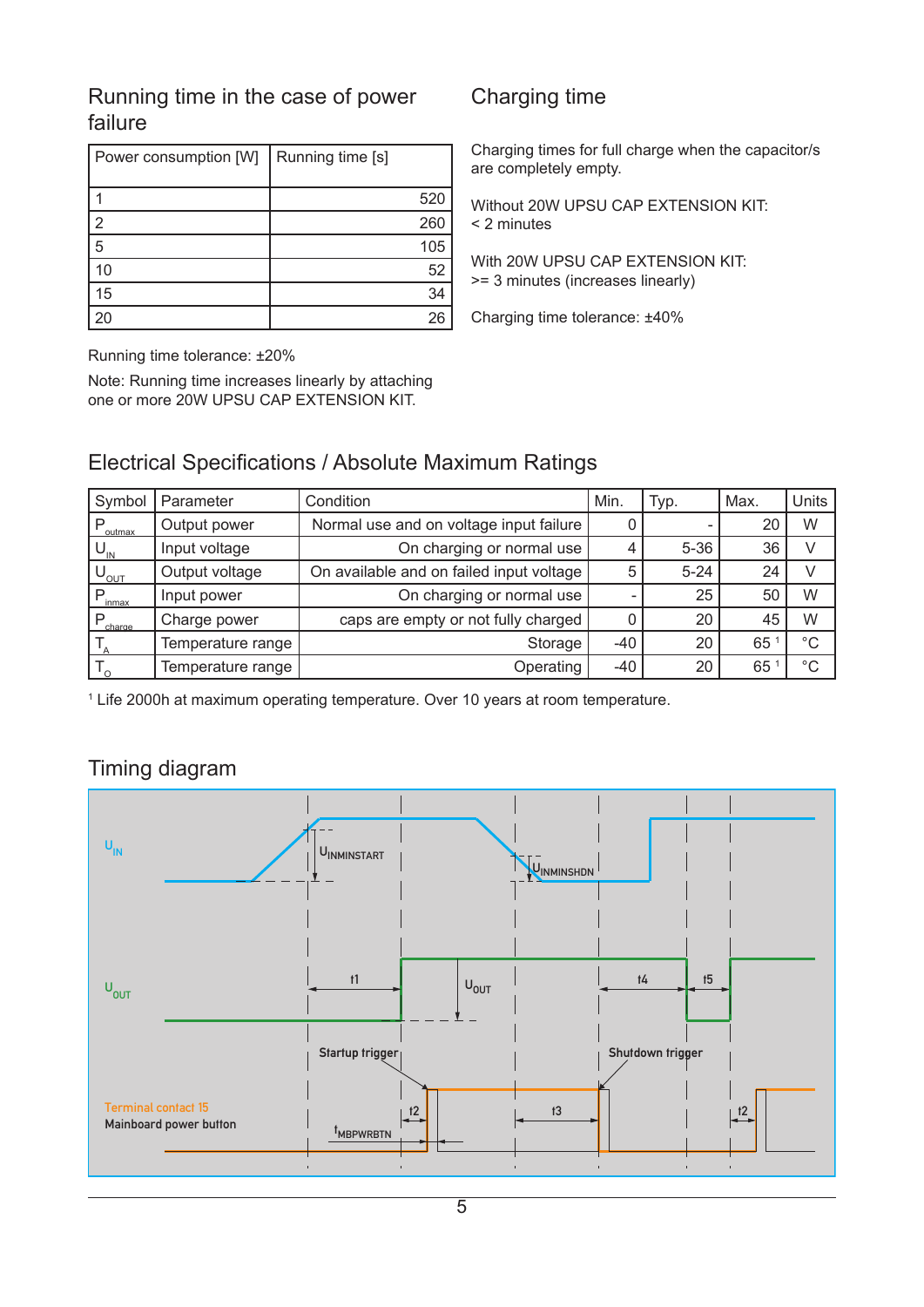## Configuration parameters

| Parameter                              | Default         | Range                                         | Description                                                                                                                                                                                                                                                                                                                                                                                                                                                                                                                                                                                                                                                                                                                                                                                                                                                                                                                                                                                                                                                                  |
|----------------------------------------|-----------------|-----------------------------------------------|------------------------------------------------------------------------------------------------------------------------------------------------------------------------------------------------------------------------------------------------------------------------------------------------------------------------------------------------------------------------------------------------------------------------------------------------------------------------------------------------------------------------------------------------------------------------------------------------------------------------------------------------------------------------------------------------------------------------------------------------------------------------------------------------------------------------------------------------------------------------------------------------------------------------------------------------------------------------------------------------------------------------------------------------------------------------------|
| t1                                     | 0s              | $0 -$<br>65535s                               | Delay time after powering 20W UPSU. Note: The output goes not high<br>until the supercap has reached the minimal voltage to switch the output<br>voltage on.<br>If t1 is set to its min and default value 0, the output switches on as fast<br>as possible.                                                                                                                                                                                                                                                                                                                                                                                                                                                                                                                                                                                                                                                                                                                                                                                                                  |
| t2                                     | 100ms           | $0 -$<br>65535ms                              | The trigger to switch the device on fires after $U_{\text{out}}$ reaches the setpoint<br>$U_{\text{out}}$ voltage and t2 is over.                                                                                                                                                                                                                                                                                                                                                                                                                                                                                                                                                                                                                                                                                                                                                                                                                                                                                                                                            |
| t3                                     | 1s              | $0 -$<br>65535s                               | The time before the shutdown is triggered after $U_{\text{in}}$ was failed. If the<br>input voltage goes high again before t3 is over, the shutdown trigger will<br>not fire.<br>If $U_{\text{in}}$ was failed and the caps are not fully charged, t3 will be ignored<br>and the shutdown trigger fires immediately.<br>If $U_{\text{in}}$ was failed and the shutdown trigger was still fired before, t3 will be<br>ignored and the shutdown trigger will not be fired again. In this case, af-<br>ter the time of t4, the otput goes down for the time of t5. Then the output<br>voltage goes high again and after the time of t2 the startup trigger will<br>be fired and so on<br>If the supercap reaches the minimal voltage after which 20W UPSU<br>not can provide enough power to hold the output voltage up with 20W<br>and charge the supercap at the same time, t3 will be ignored and the<br>shutdown trigger fires immediately.<br>T3 calculate formula: $t3$ = Running time by max power consumption of<br>connected device - $t4 = t_{\text{LOADMAX}}$ - $t4$ |
| t4                                     | 30 <sub>s</sub> | $1 - 255s$                                    | The shutdown time. If power input is back again and the shutdown was<br>triggered before: T4 is the minimal hold up time to hold the $U_{\text{out}}$ high,<br>before it can go down for the time of t5.<br>If power input is not back and the shutdown trigger was fired: The<br>output voltage stays high for the time of t4. Note: If t4 is higher than the<br>supercap can hold $U_{\text{out}}$ high, $U_{\text{out}}$ goes down earlier than t4.<br>T4 calculate formula: $t4$ = Duration to shutdown x 1.5 = $t_{\text{SHDN}}$ x 1.5                                                                                                                                                                                                                                                                                                                                                                                                                                                                                                                                  |
| t5                                     | 1000ms          | $0 -$<br>65535ms                              | The minimal waiting time after $U_{\text{out}}$ was going down, before a new<br>startup trigger fires.<br>Set t5 enough long, that your device can reset and restart in definied<br>state.                                                                                                                                                                                                                                                                                                                                                                                                                                                                                                                                                                                                                                                                                                                                                                                                                                                                                   |
| $U_{INMINSTART}$                       | 5V              | 5-36V                                         | The minimal input voltage to start t1. $\mathsf{U}_{\text{\tiny IN}}$ < $\mathsf{U}_{\text{\tiny INMINSTAR}}$ means no input<br>voltage available.<br>$U_{INMINSTART}$ has to be set higher than $U_{INMINSHDN}$                                                                                                                                                                                                                                                                                                                                                                                                                                                                                                                                                                                                                                                                                                                                                                                                                                                             |
| $\mathbf{U}_{\text{INMINSHDN}}$        | 4V              | 4-35V                                         | The minimal input voltage, which is necessary to not start t3. UIN <<br>$U_{INMINSHDN}$ means $U_{IN}$ is failed.                                                                                                                                                                                                                                                                                                                                                                                                                                                                                                                                                                                                                                                                                                                                                                                                                                                                                                                                                            |
| $\mathsf{U}_{\mathrm{OUT}}$            | 5V              | 5V, 7.5V,<br>9V, 12V,<br>15V, 19V,<br>24V, xV | The output voltage. $U_{OUT}$ can be 5V, 7.5V, 9V, 12V, 15V, 19V, 24V, xV. If<br>set to xV, you can set the output voltage by the internal potentiometer to<br>a value between 5V and 24V.                                                                                                                                                                                                                                                                                                                                                                                                                                                                                                                                                                                                                                                                                                                                                                                                                                                                                   |
| $\mathfrak{t}_{\text{\tiny MBPWRBTN}}$ | 500ms           | $1 -$<br>65535ms                              | The duration of the Mainboard-Power-Button signal.                                                                                                                                                                                                                                                                                                                                                                                                                                                                                                                                                                                                                                                                                                                                                                                                                                                                                                                                                                                                                           |

**Hold-up mode**: If the device is set to the hold-up mode, the output voltage is hold up as long as possible. In this case, terminal contact 15 goes up if U<sub>o∪T</sub> goes up and goes down if U<sub>IN</sub> goes down. The mainboard power button fires on every state change of terminal contact 15, while the RS-232 sends every state change to the device. In hold-up mode, only t5 is taken into account, t1, t2, t3 and t4 will be ignored.

**Note:** Set t4 enough long to shutdown your device and add about 50% reserve time. Set the sum of t3 and t4 low enough, that the supercap can hold  $U_{\text{OUT}}$  long enough high with your load. See calculate formulas above.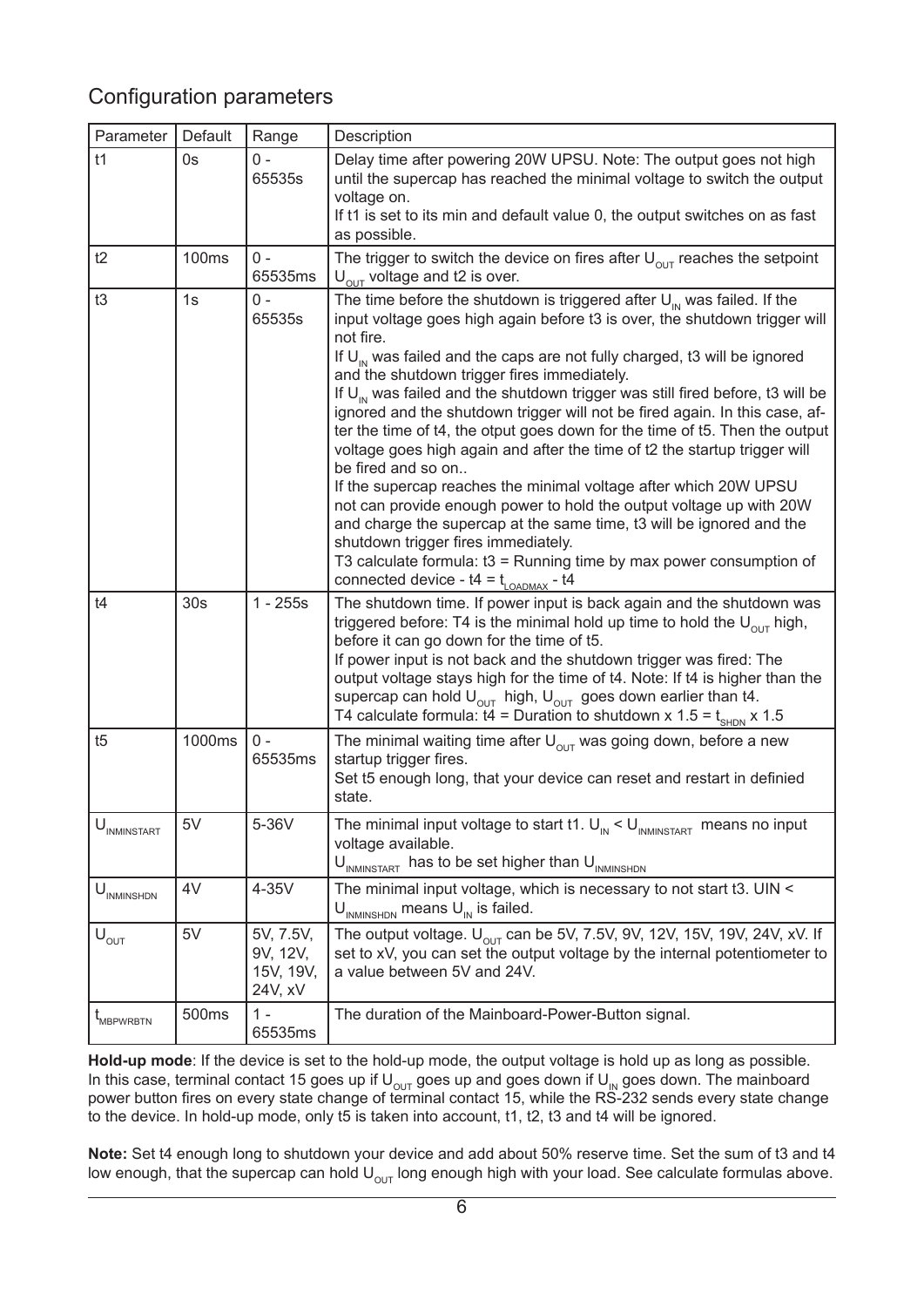#### RS232 communication protocoll to 20W UPSU

All commands to 20W UPSU have to end with <CR> or <LF> (return/enter).

Set-commands need a whitespace between the command and the parameter value. See examples. **All return values end with <CR> and <LF>. BaudRate 9600, DataBits 8, StopBits 1, Parity none**

| Command         | Possible<br>parameters                                      | Return value<br>range                                       | Unit         | Description                                                                                                                                       |
|-----------------|-------------------------------------------------------------|-------------------------------------------------------------|--------------|---------------------------------------------------------------------------------------------------------------------------------------------------|
| ?t              |                                                             | integer                                                     | $^{\circ}$ C | What is the actual temperature?                                                                                                                   |
| 2i              |                                                             | 0-36000                                                     | mV           | What is the actual input voltage?                                                                                                                 |
| 20              |                                                             | 5000, 7500,<br>9000, 12000,<br>15000,<br>19000,<br>24000, 0 | mV           | Returns the configured output voltage $U_{\text{out}}$<br>$0 = xV =$ set the output voltage by the internal poten-<br>tiometer                    |
| ?h              |                                                             | 0 or 1                                                      | boolean      | Is hold-up mode enabled? (1=enabled)                                                                                                              |
| 2s              |                                                             | $0 - 2500$                                                  | mV           | Returns the actual supercap voltage                                                                                                               |
| 2n              |                                                             | $4 - 36$                                                    | V            | Returns the U <sub>INMINSTART</sub>                                                                                                               |
| ?f              |                                                             | $3 - 36$                                                    | V            | Returns the U <sub>INMINSHDN</sub>                                                                                                                |
| ?1              |                                                             | 0-65535                                                     | $\mathsf S$  | Returns the t1                                                                                                                                    |
| 22              |                                                             | 0-65535                                                     | ms           | Returns the t2                                                                                                                                    |
| ?3              |                                                             | 0-65535                                                     | s            | Returns the t3                                                                                                                                    |
| 24              |                                                             | $1 - 255$                                                   | S            | Returns the t4                                                                                                                                    |
| ?5              |                                                             | 0-65535                                                     | ms           | Returns the t5                                                                                                                                    |
| 2p              |                                                             | 1-65534                                                     | ms           | Returns the t <sub>MBPWRBTN</sub>                                                                                                                 |
| 2v              |                                                             |                                                             | Version      | <b>Returns Firmware-Version</b>                                                                                                                   |
| !o              | 5000, 7500,<br>9000, 12000,<br>15000,<br>19000,<br>24000, 0 | $1 = success$<br>0=failed                                   | mV           | Sets the output voltage.<br>0=xV= set the output voltage by the internal potentio-<br>meter<br>Example to set the output voltage to 12V: !o 12000 |
| !h              | 0, 1                                                        | $1 = success$<br>0=failed                                   | boolean      | Enables/disables the hold-up mode.<br>Example to enable hold-up mode: !h 1                                                                        |
| !n              | $5 - 36$                                                    | $1 =$ success<br>0=failed                                   | $\vee$       | Sets the U <sub>INMINSTART</sub><br>Example: In 5                                                                                                 |
| !f              | $4 - 36$                                                    | $1 =$ success<br>0=failed                                   | V            | Sets the U <sub>INMINSHDN</sub><br>Example: !!*                                                                                                   |
| $\overline{11}$ | 0-65535                                                     | $1 = success$<br>0=failed                                   | S            | Sets the t1.<br>Example: !1 30                                                                                                                    |
| !2              | 0-65535                                                     | $1 = success$<br>0=failed                                   | ms           | Sets the t2.<br>Example: !2 100                                                                                                                   |
| !3              | 0-65535                                                     | $1 = success$<br>0=failed                                   | S            | Sets the t3.<br>Example: !3 10                                                                                                                    |
| $\overline{14}$ | $1 - 255$                                                   | $1 = success$<br>0=failed                                   | ${\sf s}$    | Sets the t4.<br>Example: !4 30                                                                                                                    |
| !5              | 0-65535                                                     | $1 = success$<br>0=failed                                   | ms           | Sets the t5.<br>Example: !5 2000                                                                                                                  |
| !p              | 1-65535                                                     | $1 = success$<br>0=failed                                   | ms           | Sets the duration of the Mainboard-Power-Button<br>signal: t <sub>MBPWRBTN</sub>                                                                  |
| !d              |                                                             | $1 = success$<br>0=failed                                   |              | Loads defult configuration.                                                                                                                       |
| #debug#         |                                                             |                                                             |              | Switches debug output informations on until next<br>power-off.                                                                                    |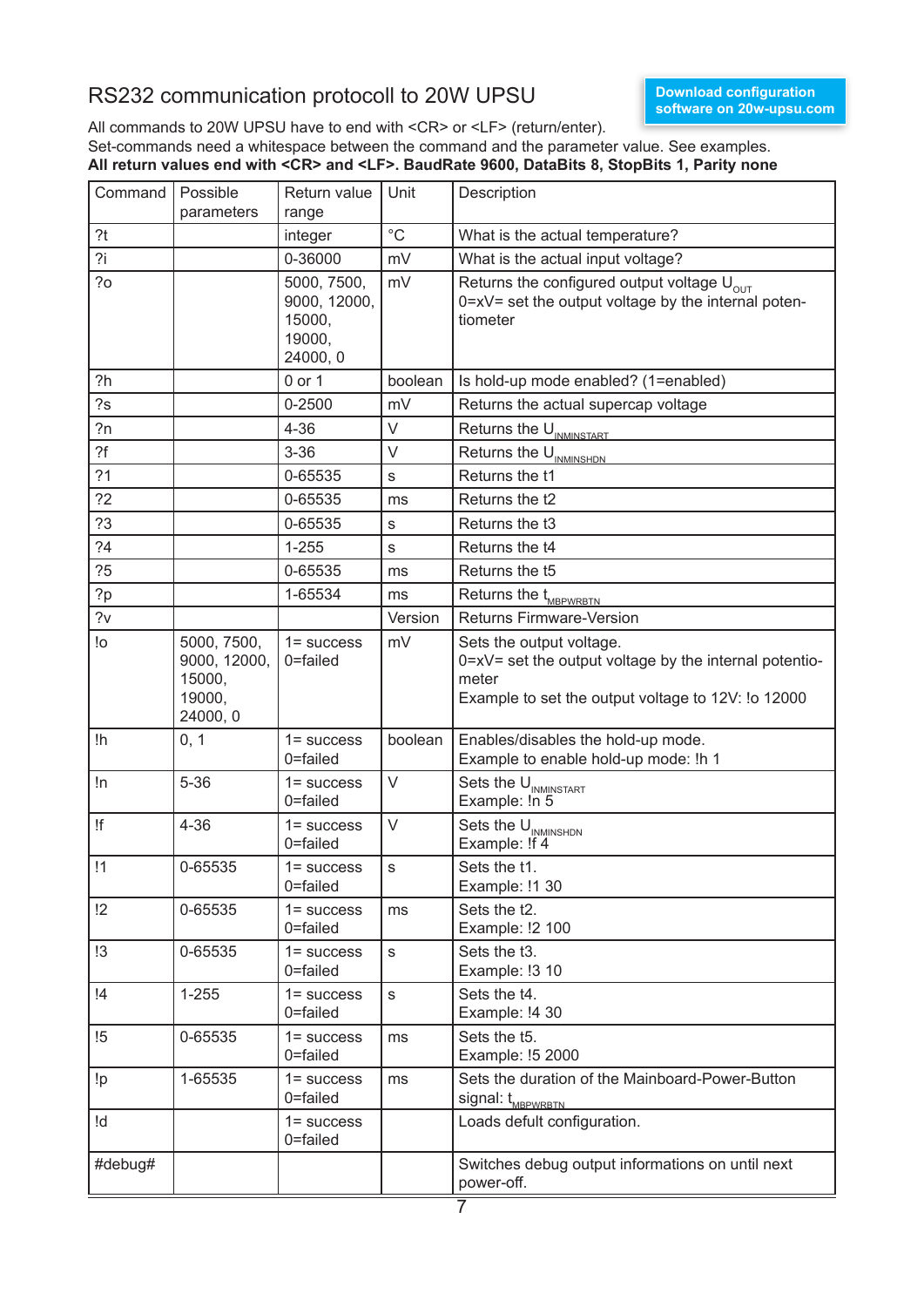## RS232 communication protocoll from 20W UPSU

| <b>Trigger</b>                                           | Command sent<br>by 20W UPSU | Value unit | Description                                                                                                                                     |
|----------------------------------------------------------|-----------------------------|------------|-------------------------------------------------------------------------------------------------------------------------------------------------|
| Input voltage rises abo-<br>$V$ e $U_{_{\rm INMINSTAT}}$ | n                           |            | If input voltage rises above U <sub>INMINSTART</sub> 20W UPSU<br>sends this command immediately. This is not<br>equal with the startup trigger! |
| Input voltage falls below<br>, U <sub>INMINSHDN</sub>    |                             |            | If input voltage falls below U <sub>INMINSHDN</sub> 20W UPSU<br>sends this command immediately. This is not<br>equal with the shutdown trigger! |
| Startup trigger                                          | S                           |            | Is fired, if the startup is possible in case of the<br>setted parameters (see timing diagram).                                                  |
| Shutdown trigger                                         |                             |            | Is fired, if the shutdown is necessary in case of<br>the setted parameters (see timing diagram).                                                |

#### **All values end with <CR> and <LF>. BaudRate 9600, DataBits 8, StopBits 1, Parity none**

## Connecting 20W UPSU via RS-232

Connect Tx from 20W UPSU to Rx of your computer/device. Connect Rx to Tx and GND to GND. If you have a standard **DSUB** connector with 9 pins: Tx is on pin 2, Rx on pin 3 and GND on pin 5. For configuring over **USB**, we recommend you the USB converter cable from FTDI with manufacturer part no USB-RS232-WE-1800-BT\_0.0. You can buy this converter cable on shop.inventlab.ch. USB-RS232-WE-1000-BT\_0.0. Tou can buy tr<br>Connect it as shown in the following exhibit: USB to RS232 Adapter Cable to 2010 Wingsubstance

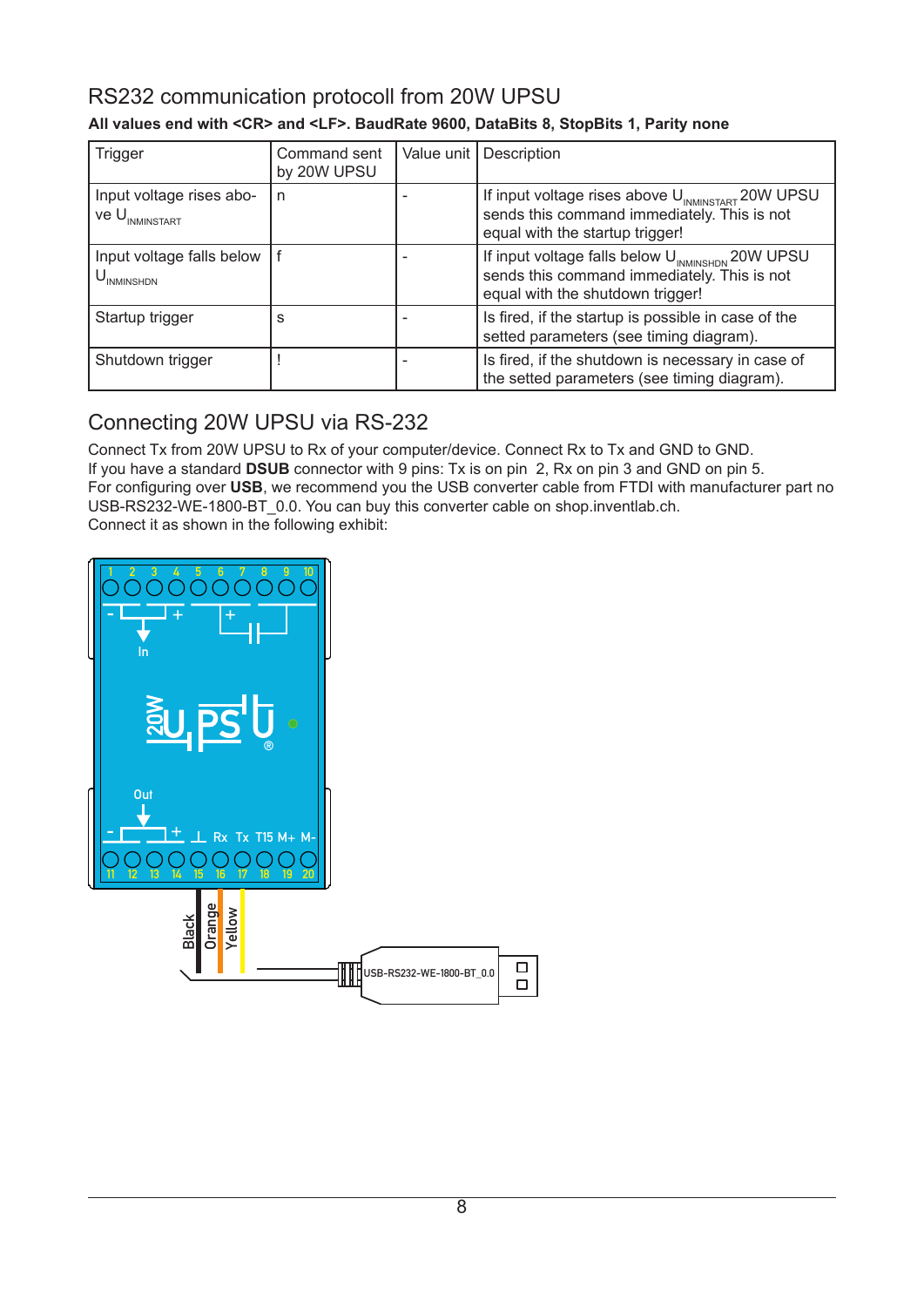## Mechanical dimensions





All dimensions in mm